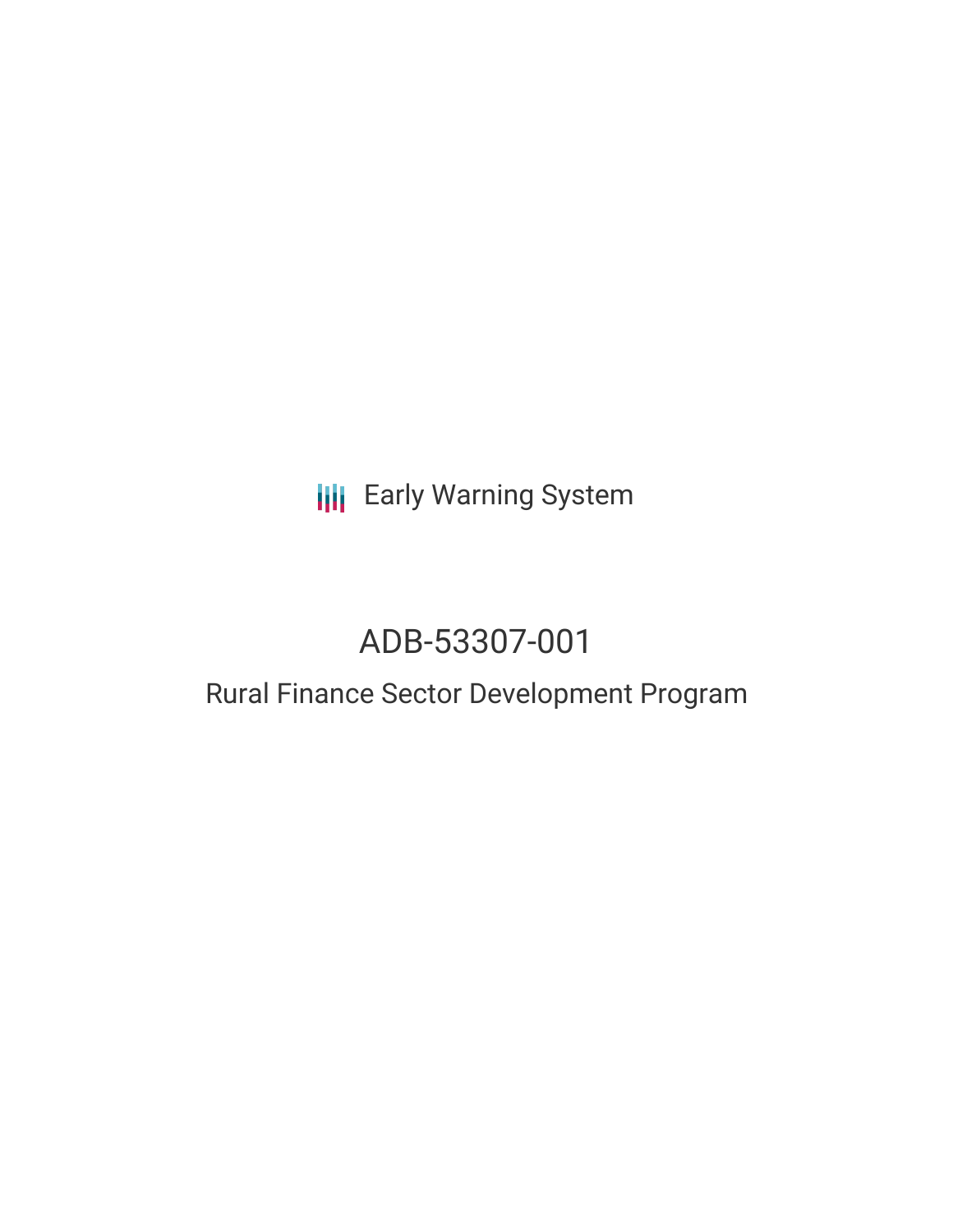

#### **Quick Facts**

| <b>Countries</b>               | Bhutan                         |
|--------------------------------|--------------------------------|
| <b>Financial Institutions</b>  | Asian Development Bank (ADB)   |
| <b>Status</b>                  | Proposed                       |
| <b>Bank Risk Rating</b>        | FI.                            |
| <b>Borrower</b>                | Government of Bhutan           |
| <b>Sectors</b>                 | Finance, Technical Cooperation |
| <b>Investment Type(s)</b>      | Fund, Loan                     |
| <b>Investment Amount (USD)</b> | \$21.00 million                |
| <b>Loan Amount (USD)</b>       | \$20.00 million                |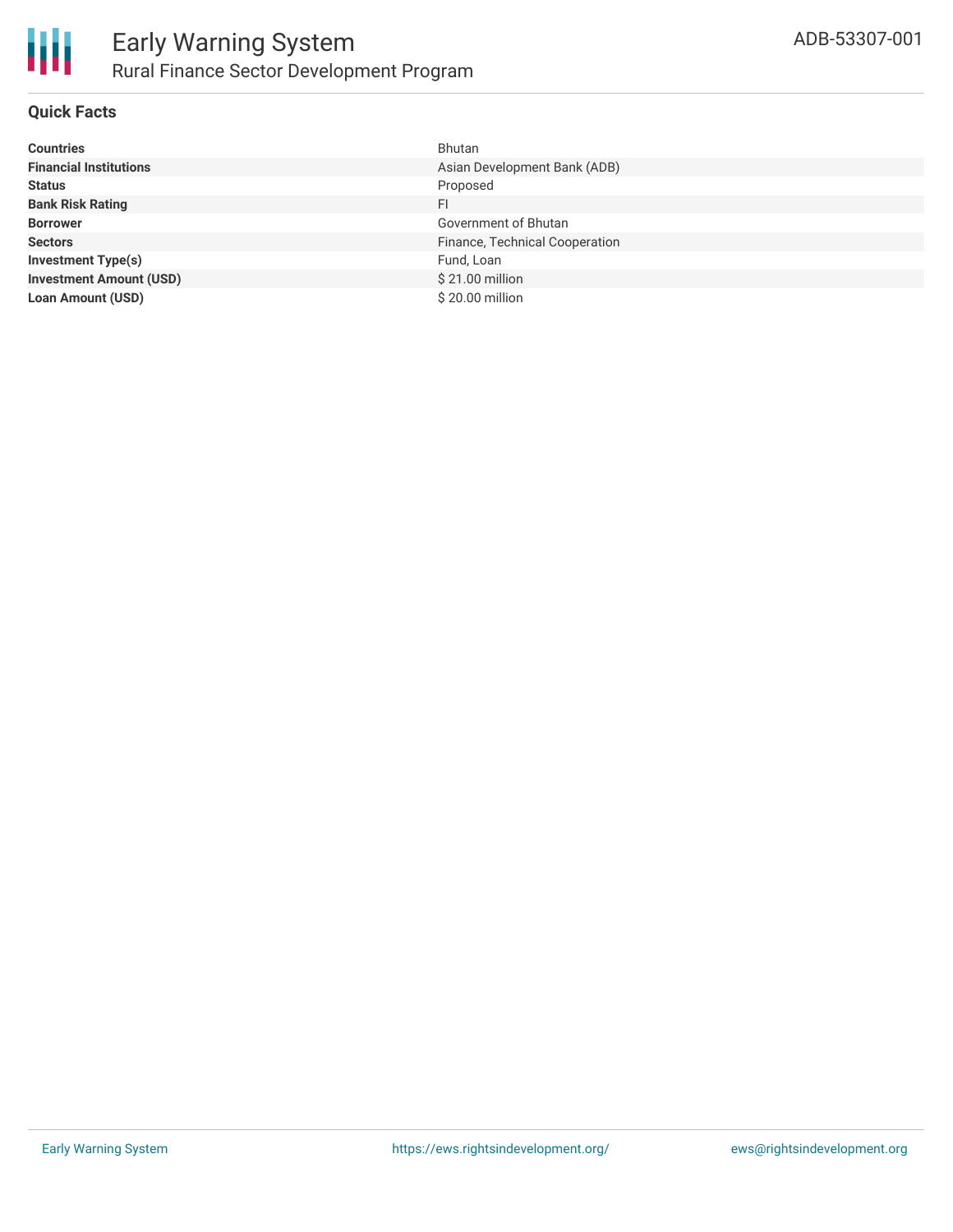

#### **Project Description**

According to the bank's website, "The program will support BDBL to transform into a viable and efficient financial intermediary focusing on rural CSIs. The program will also support BDBL to expand non-collateral based financing to rural CSIs as well as business development support and financial literacy training with gender inclusive outreach targets. The program has three outputs: Output 1: BDBL restructured and strengthened; Output 2: Non-collateral based rural cottage and small industry financing expanded; and Output 3: Business development support and financial literacy training extended to rural cottage and small industries."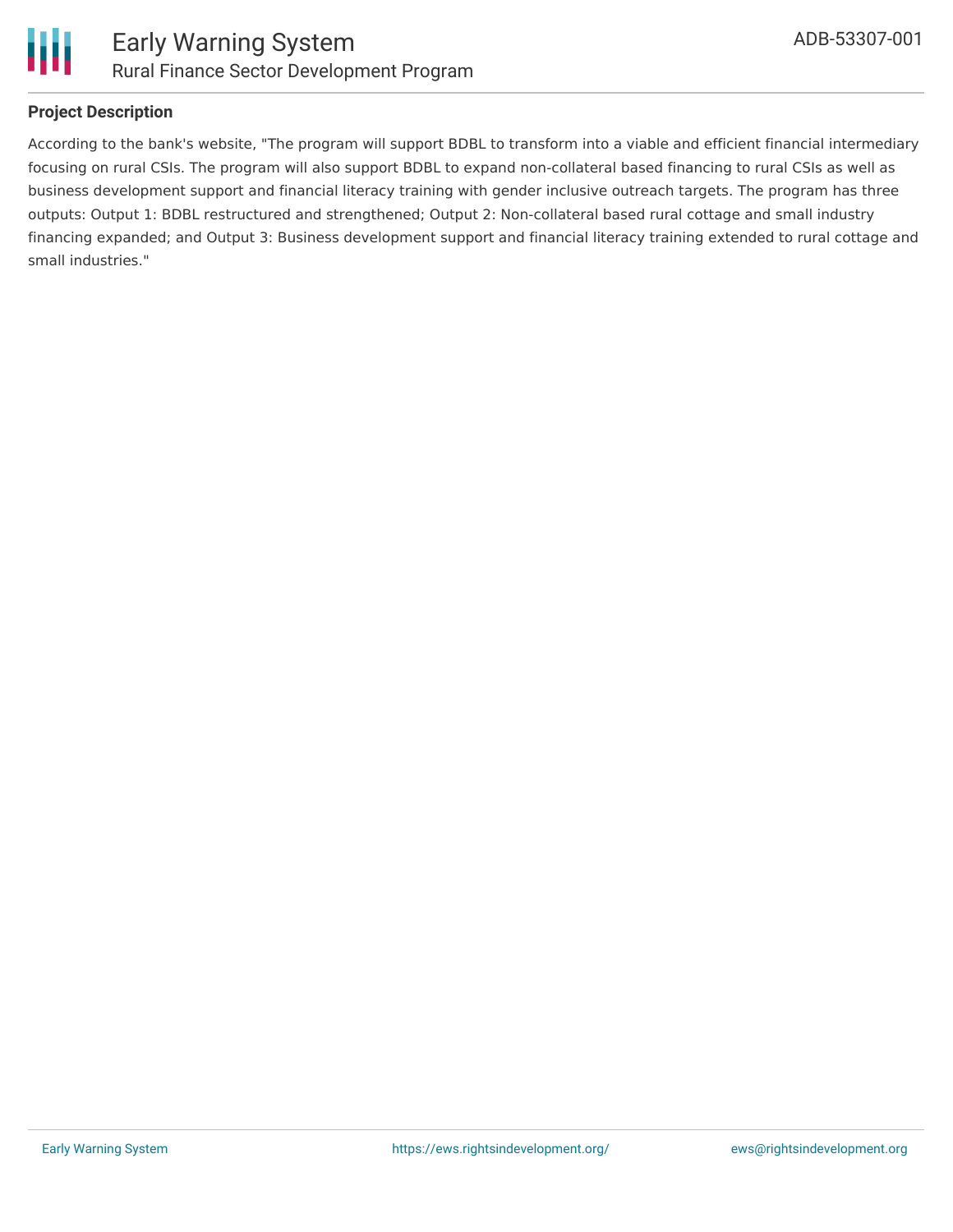

#### **Investment Description**

Asian Development Bank (ADB)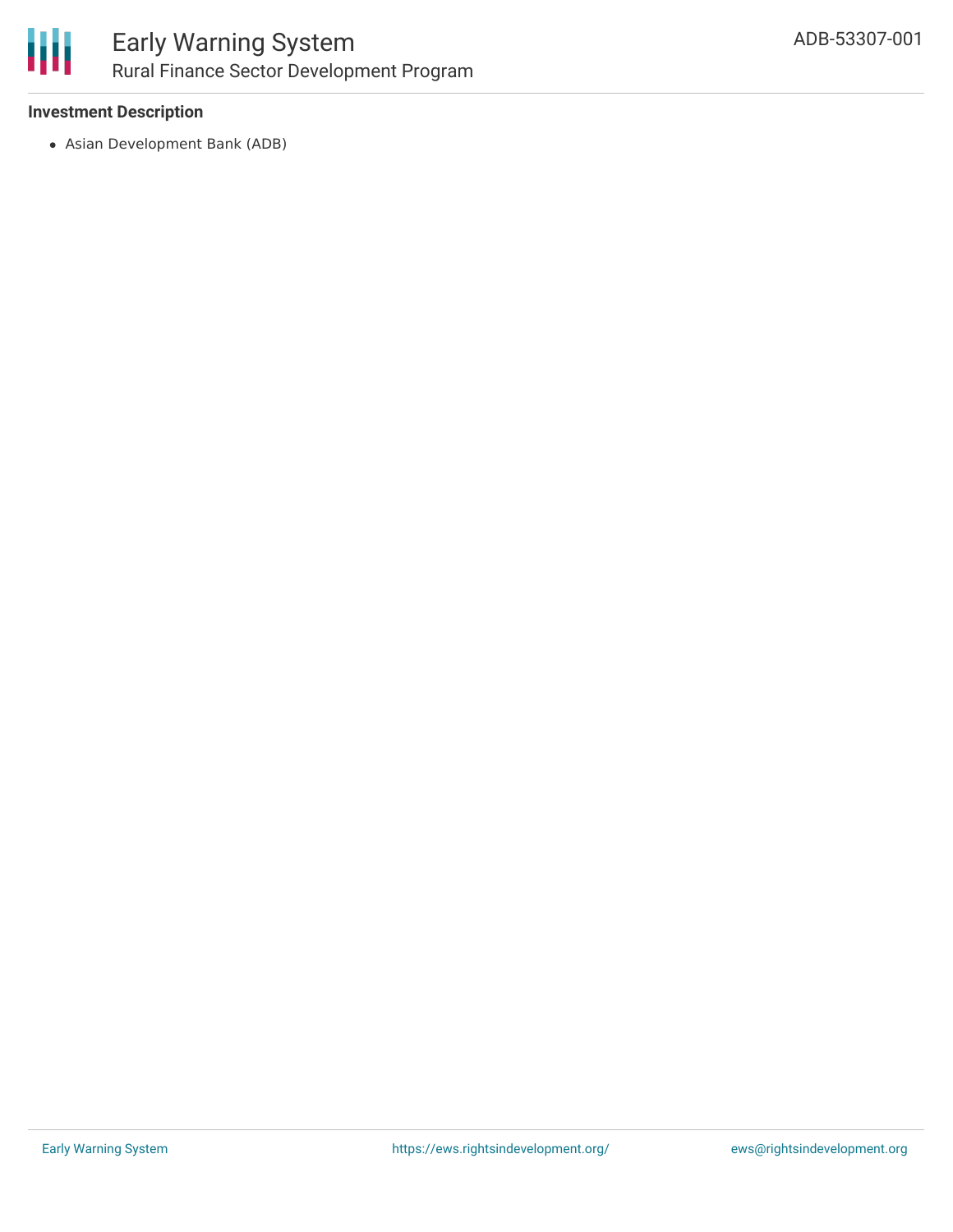#### **Contact Information**

Responsible ADB Officer Ozaki, Mayumi Responsible ADB Department South Asia Department Responsible ADB Division Public Management, Financial Sector and Trade Division, SARD Executing Agencies Department of Macroeconomic Affairs, Ministry of Finance Tashichho Dzong, Post Box No. 117

#### **ACCOUNTABILITY MECHANISM OF ADB**

The Accountability Mechanism is an independent complaint mechanism and fact-finding body for people who believe they are likely to be, or have been, adversely affected by an Asian Development Bank-financed project. If you submit a complaint to the Accountability Mechanism, they may investigate to assess whether the Asian Development Bank is following its own policies and procedures for preventing harm to people or the environment. You can learn more about the Accountability Mechanism and how to file a complaint at: <http://www.adb.org/site/accountability-mechanism/main>